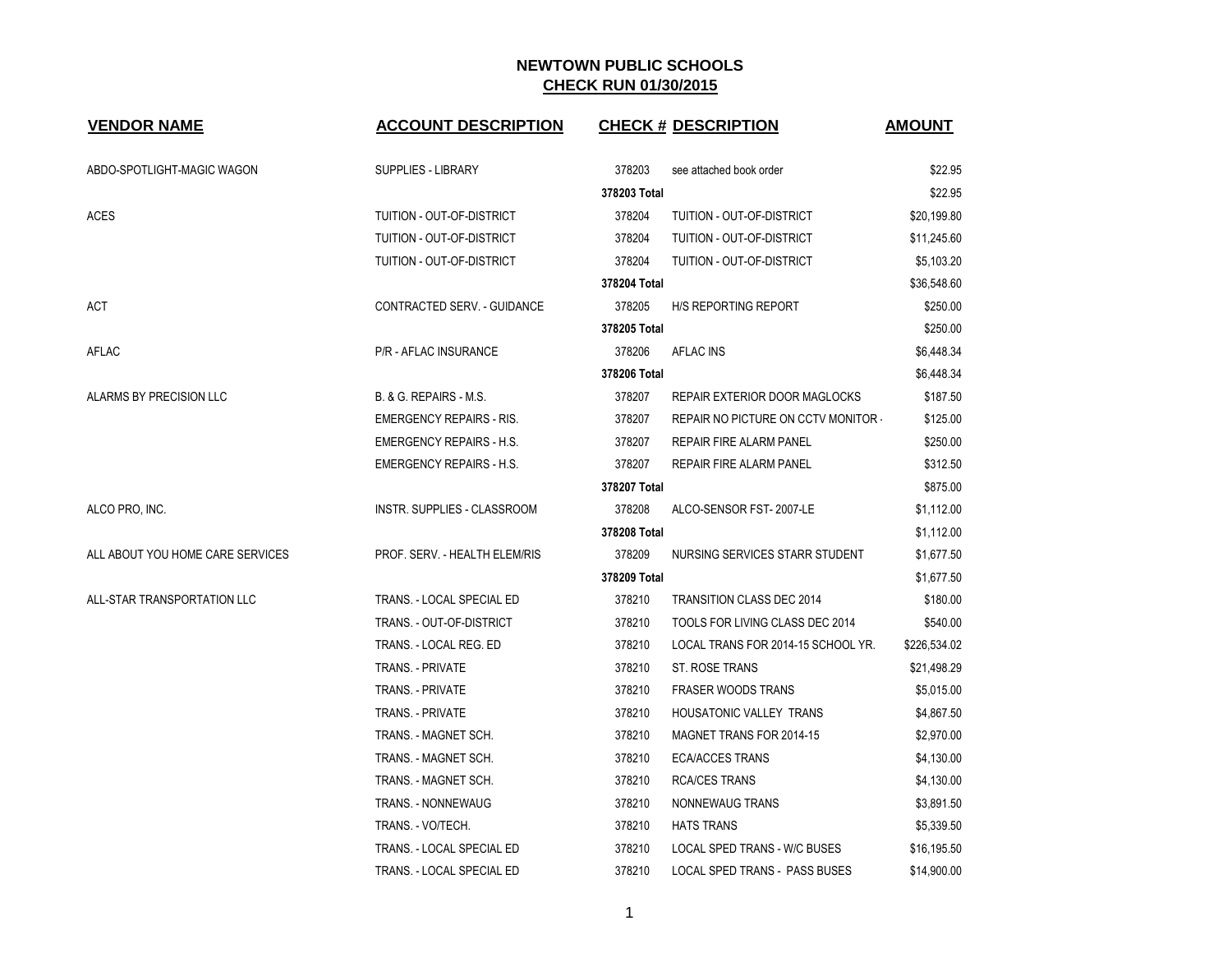| <b>VENDOR NAME</b>              | <b>ACCOUNT DESCRIPTION</b>     |              | <b>CHECK # DESCRIPTION</b>                  | <u>AMOUNT</u> |
|---------------------------------|--------------------------------|--------------|---------------------------------------------|---------------|
|                                 |                                |              |                                             |               |
| ALL-STAR TRANSPORTATION LLC     | STUDENT TRAVEL - SPORTS        | 378210       | SPORTS TRANSPORTATION                       | \$3,014.75    |
|                                 | STUDENT TRAVEL - SPORTS        | 378210       | SPORTS TRANSPORTATION                       | \$5,940.00    |
|                                 | STUDENT TRAVEL - SPORTS        | 378210       | SPORTS TRANSPORTATION                       | \$3,030.00    |
|                                 | STUDENT TRAVEL - SPORTS        | 378210       | SPORTS TRANSPORTATION                       | \$5,165.00    |
|                                 |                                | 378210 Total |                                             | \$327,341.06  |
| AMAZON                          | SUPPLIES - LIBRARY             | 378211       | Amazon book and supplies order              | \$20.46       |
|                                 | <b>SUPPLIES - LIBRARY</b>      | 378211       | Amazon book and supplies order              | \$73.89       |
|                                 | SUPPLIES - LIBRARY             | 378211       | Amazon book and supplies order              | \$16.50       |
|                                 | SUPPLIES - LIBRARY             | 378211       | Amazon book and supplies order              | \$69.75       |
|                                 | SUPPLIES - LIBRARY             | 378211       | Amazon book and supplies order              | \$34.13       |
|                                 | SUPPLIES - LIBRARY             | 378211       | shipping                                    | \$3.99        |
|                                 | <b>SUPPLIES - LIBRARY</b>      | 378211       | Amazon book and supplies order              | \$103.27      |
|                                 | SUPPLIES - LIBRARY             | 378211       | Amazon book and supplies order              | \$28.04       |
|                                 | <b>SUPPLIES - LIBRARY</b>      | 378211       | Amazon book and supplies order              | \$21.98       |
|                                 | SUPPLIES - LIBRARY             | 378211       | Amazon Book Order *see attached             | \$139.20      |
|                                 | SUPPLIES - LIBRARY             | 378211       | Amazon Book Order *see attached             | \$17.37       |
|                                 | <b>SUPPLIES - LIBRARY</b>      | 378211       | Amazon Book Order *see attached             | \$75.35       |
|                                 | SUPPLIES - LIBRARY             | 378211       | Amazon Book Order *see attached             | \$37.63       |
|                                 |                                | 378211 Total |                                             | \$641.56      |
| AMAZON                          | INSTR. SUPPLIES - COMPUTER ED. | 378212       | 15X toner cartridges                        | \$803.88      |
|                                 | INSTR. SUPPLIES - COMPUTER ED. | 378212       | HP 309A Cyan Toner cartridge                | \$89.99       |
|                                 | INSTR. SUPPLIES - COMPUTER ED. | 378212       | 15X toner cartridges                        | \$209.97      |
|                                 | INSTR. SUPPLIES - COMPUTER ED. | 378212       | Sony 64GB SDXC class 10 UHS-1               | \$53.90       |
|                                 | <b>SUPPLIES - LIBRARY</b>      | 378212       | HP 96 Black & HP 97 Tricolor Ink Cartridges | \$67.97       |
|                                 | INSTR. SUPPLIES - COMPUTER ED. | 378212       | HP 502 - Q6471A Cyan original LaserJet      | \$117.40      |
|                                 | INSTR. SUPPLIES - COMPUTER ED. | 378212       | HP Q6472A Smart Pring Yellow toner          | \$132.95      |
|                                 | INSTR. SUPPLIES - COMPUTER ED. | 378212       | HP 502A (Q6471A) Cyan original LaserJet     | \$107.99      |
|                                 |                                | 378212 Total |                                             | \$1,584.05    |
| AMERICAN ASSOCIATION OF PHYSICS | INSTR. SUPPLIES - SCIENCE      | 378213       | <b>WEB ASSIGN TESTS</b>                     | \$120.00      |
|                                 |                                | 378213 Total |                                             | \$120.00      |
| AQUARION WATER COMPANY OF CT    | WATER - H.S.                   | 378214       | WATER 200327318 H/S FIRE LINE               | \$1,099.53    |
|                                 | WATER - H.S.                   | 378214       | WATER 200328345 H/S IRR                     | \$210.02      |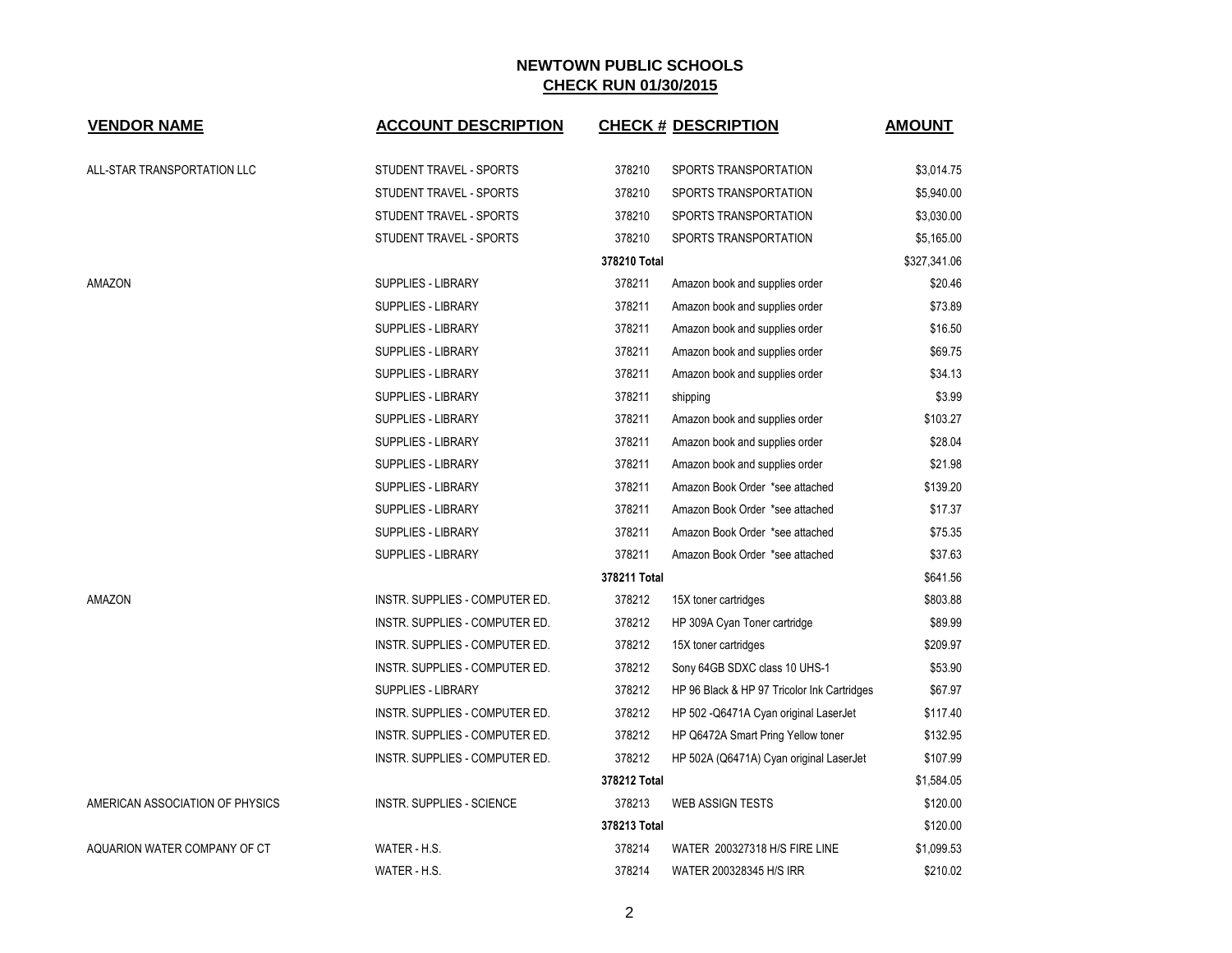| <b>VENDOR NAME</b>           | <b>ACCOUNT DESCRIPTION</b>      | <b>CHECK # DESCRIPTION</b>                  | <b>AMOUNT</b> |
|------------------------------|---------------------------------|---------------------------------------------|---------------|
| AQUARION WATER COMPANY OF CT | WATER - H.S.                    | 378214<br>WATER 200331205 H/S SNACK SHACK   | \$35.00       |
|                              | <b>B&amp;G CONTRACTED SERV.</b> | 378214<br>WATER METER ANNUAL DEVICE TESTING | \$45.00       |
|                              | <b>B&amp;G CONTRACTED SERV.</b> | 378214<br>WATER METER ANNUAL DEVICE TESTING | \$45.00       |
|                              | <b>B&amp;G CONTRACTED SERV.</b> | 378214<br>WATER METER ANNUAL DEVICE TESTING | \$45.00       |
|                              | <b>B&amp;G CONTRACTED SERV.</b> | 378214<br>WATER METER ANNUAL DEVICE TESTING | \$45.00       |
|                              | <b>B&amp;G CONTRACTED SERV.</b> | 378214<br>WATER METER ANNUAL DEVICE TESTING | \$45.00       |
|                              | <b>B&amp;G CONTRACTED SERV.</b> | 378214<br>WATER METER ANNUAL DEVICE TESTING | \$45.00       |
|                              | <b>B&amp;G CONTRACTED SERV.</b> | 378214<br>WATER METER ANNUAL DEVICE TESTING | \$45.00       |
|                              | <b>B&amp;G CONTRACTED SERV.</b> | 378214<br>WATER METER ANNUAL DEVICE TESTING | \$45.00       |
|                              | <b>B&amp;G CONTRACTED SERV.</b> | 378214<br>WATER METER ANNUAL DEVICE TESTING | \$45.00       |
|                              | <b>B&amp;G CONTRACTED SERV.</b> | 378214<br>WATER METER ANNUAL DEVICE TESTING | \$45.00       |
|                              | <b>B&amp;G CONTRACTED SERV.</b> | 378214<br>WATER METER ANNUAL DEVICE TESTING | \$45.00       |
|                              | <b>B&amp;G CONTRACTED SERV.</b> | 378214<br>WATER METER ANNUAL DEVICE TESTING | \$45.00       |
|                              | <b>B&amp;G CONTRACTED SERV.</b> | 378214<br>WATER METER ANNUAL DEVICE TESTING | \$45.00       |
|                              | <b>B&amp;G CONTRACTED SERV.</b> | 378214<br>WATER METER ANNUAL DEVICE TESTING | \$45.00       |
|                              | <b>B&amp;G CONTRACTED SERV.</b> | 378214<br>WATER METER ANNUAL DEVICE TESTING | \$45.00       |
|                              | <b>B&amp;G CONTRACTED SERV.</b> | 378214<br>WATER METER ANNUAL DEVICE TESTING | \$45.00       |
|                              | <b>B&amp;G CONTRACTED SERV.</b> | 378214<br>WATER METER ANNUAL DEVICE TESTING | \$45.00       |
|                              | <b>B&amp;G CONTRACTED SERV.</b> | 378214<br>WATER METER ANNUAL DEVICE TESTING | \$45.00       |
|                              | <b>B&amp;G CONTRACTED SERV.</b> | 378214<br>WATER METER ANNUAL DEVICE TESTING | \$45.00       |
|                              | <b>B&amp;G CONTRACTED SERV.</b> | 378214<br>WATER METER ANNUAL DEVICE TESTING | \$45.00       |
|                              | <b>B&amp;G CONTRACTED SERV.</b> | 378214<br>WATER METER ANNUAL DEVICE TESTING | \$45.00       |
|                              | <b>B&amp;G CONTRACTED SERV.</b> | 378214<br>WATER METER ANNUAL DEVICE TESTING | \$45.00       |
|                              | <b>B&amp;G CONTRACTED SERV.</b> | 378214<br>WATER METER ANNUAL DEVICE TESTING | \$45.00       |
|                              |                                 | 378214 Total                                | \$2,379.55    |
| <b>ARTISTIC DESIGNS LLC</b>  | B. & G. REPAIRS - H.S.          | 378215<br>PAVE PARKING LOT NEAR BASEBALL    | \$3,500.00    |
|                              |                                 | 378215 Total                                | \$3,500.00    |
| ASBO INTERNATIONAL           | MEMBERSHIPS - BUS. SERV.        | 378216<br><b>RENEW ASBO</b>                 | \$219.00      |
|                              |                                 | 378216 Total                                | \$219.00      |
| ASCOM HASLER/GE CAP PROG     | EQUIP RENTAL - ADMIN.           | 378217<br>LEASE FOR FOLDING MACH 2014/15    | \$158.47      |
|                              |                                 | 378217 Total                                | \$158.47      |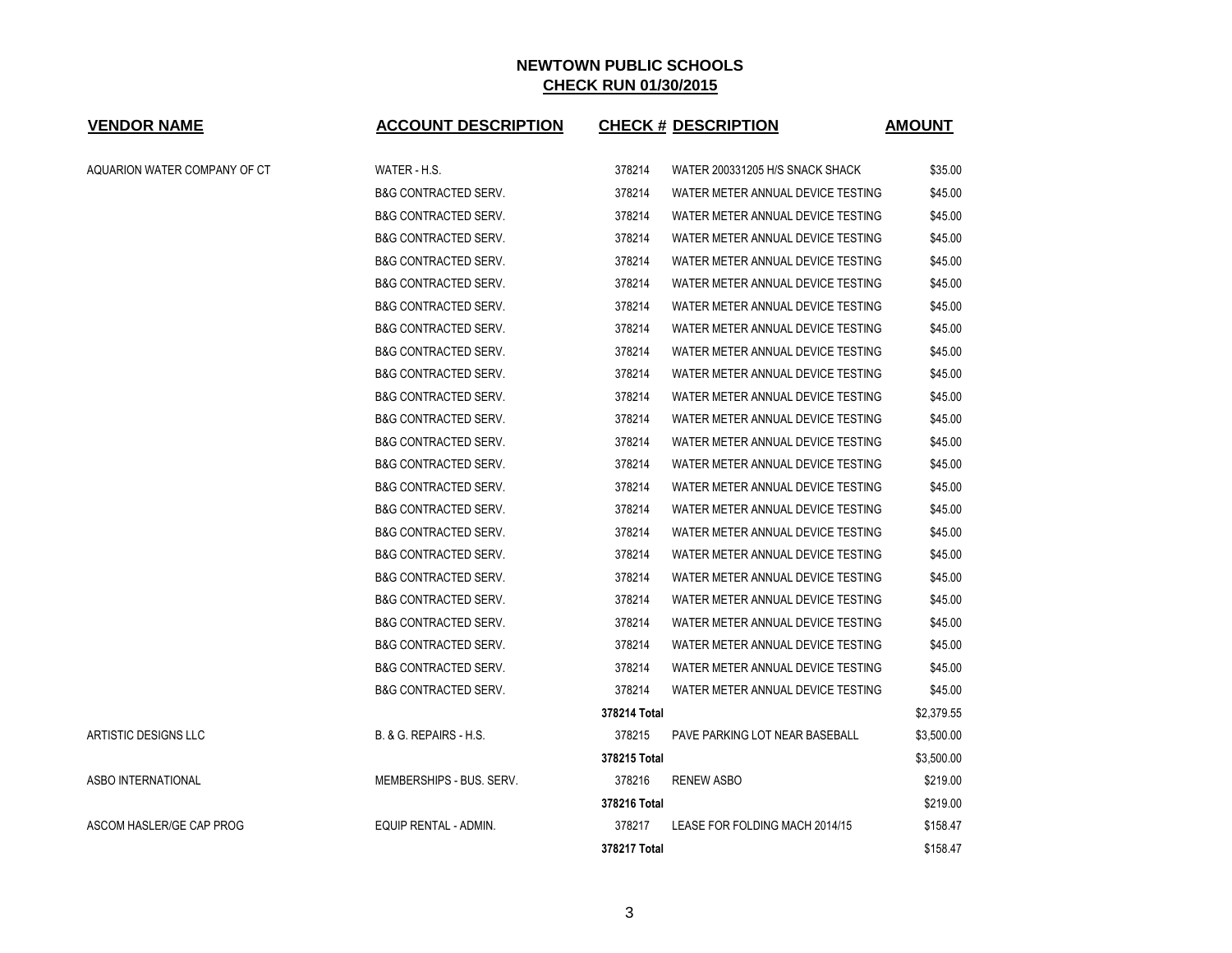| <b>VENDOR NAME</b>                  | <b>ACCOUNT DESCRIPTION</b>          |              | <b>CHECK # DESCRIPTION</b>                 | <b>AMOUNT</b> |
|-------------------------------------|-------------------------------------|--------------|--------------------------------------------|---------------|
| <b>BAGEL DELIGHT</b>                | OFF. SUPPLIES - SUPER.              | 378218       | 01/16/15 BAGELS BOE                        | \$59.95       |
|                                     |                                     | 378218 Total |                                            | \$59.95       |
| <b>BER</b>                          | <b>SUPPLIES - LIBRARY</b>           | 378219       | <b>BER Technology Seminar Registration</b> | \$235.00      |
|                                     |                                     | 378219 Total |                                            | \$235.00      |
| BERCHEM, MOSES & DEVLIN, P.C.       | PROF. SERV. - SP. ED. LEGAL         | 378220       | SERV SPEC ED.                              | \$10,126.71   |
|                                     | PROF. SERV. - SUPER.                | 378220       | <b>SERV GEN ED</b>                         | \$7,533.33    |
|                                     |                                     | 378220 Total |                                            | \$17,660.04   |
| THE BOOKSOURCE                      | <b>TEXTBOOKS - CLASSROOM</b>        | 378221       | Second Grade Mentor Texts                  | \$478.46      |
|                                     | TEXTBOOKS - CLASSROOM               | 378221       | How To Babysit Grandpa                     | \$50.96       |
|                                     | TEXTBOOKS - CLASSROOM               | 378221       | How To Make Slime Item                     | \$20.84       |
|                                     | <b>TEXTBOOKS - CLASSROOM</b>        | 378221       | The Pumpkin Book                           | \$23.96       |
|                                     | TEXTBOOKS - CLASSROOM               | 378221       | How A House is Built                       | \$29.96       |
|                                     |                                     | 378221 Total |                                            | \$604.18      |
| BOTSFORD POSTMASTER                 | POSTAGE - ADMIN.                    | 378222       | Postage for Kindergarten mailing           | \$245.00      |
|                                     |                                     | 378222 Total |                                            | \$245.00      |
| GINA BRADBURY P.T.                  | STAFF TRAVEL - PUPIL SERV.          | 378223       | TRAVEL DEC 2014                            | \$96.99       |
|                                     |                                     | 378223 Total |                                            | \$96.99       |
| BREWSTER PAINT & DECORATING CENTER  | <b>B&amp;G SUPPLIES - MAINT.</b>    | 378224       | PAINT FOR HEALTH CLINIC                    | \$59.99       |
|                                     | <b>B&amp;G SUPPLIES - MAINT.</b>    | 378224       | PAINT FOR HEALTH CLINIC                    | \$394.94      |
|                                     |                                     | 378224 Total |                                            | \$454.93      |
| BROOKS ENVIRONMENTAL CONSULTING LLC | PROF. SERV. - B. & G.               | 378225       | MOLD SAMPLING ROUND 2 - RIS                | \$870.00      |
|                                     |                                     | 378225 Total |                                            | \$870.00      |
| <b>BSN SPORTS INC.</b>              | INSTR. SUPPLIES - P.E.              | 378226       | Physical Education Supplies K-4            | \$1,010.64    |
|                                     | INSTR. SUPPLIES - P.E.              | 378226       | Shipping/Handling                          | \$200.22      |
|                                     |                                     | 378226 Total |                                            | \$1,210.86    |
| C-CO TECHNOLOGY INC.                | B. & G. REPAIRS - M.S.              | 378227       | <b>RUN CAT5C CABLES</b>                    | \$1,250.00    |
|                                     |                                     | 378227 Total |                                            | \$1,250.00    |
| CANON SOLUTIONS AMERICA INC.        | COPIER RENTAL - CLASSROOM           | 378228       | COLOR COPIER RENTAL 2014/15 H/S            | \$635.55      |
|                                     | COPIER RENTAL - BUS. SERV.          | 378228       | COLOR COPIER RENTAL 2014/15 C/O            | \$831.75      |
|                                     |                                     | 378228 Total |                                            | \$1,467.30    |
| CAREY WIPER & SUPPLY CO.            | <b>B&amp;G SUPPLIES - CUSTODIAL</b> | 378229       | ALL AMERICAN PREMIER                       | \$526.00      |
|                                     |                                     | 378229 Total |                                            | \$526.00      |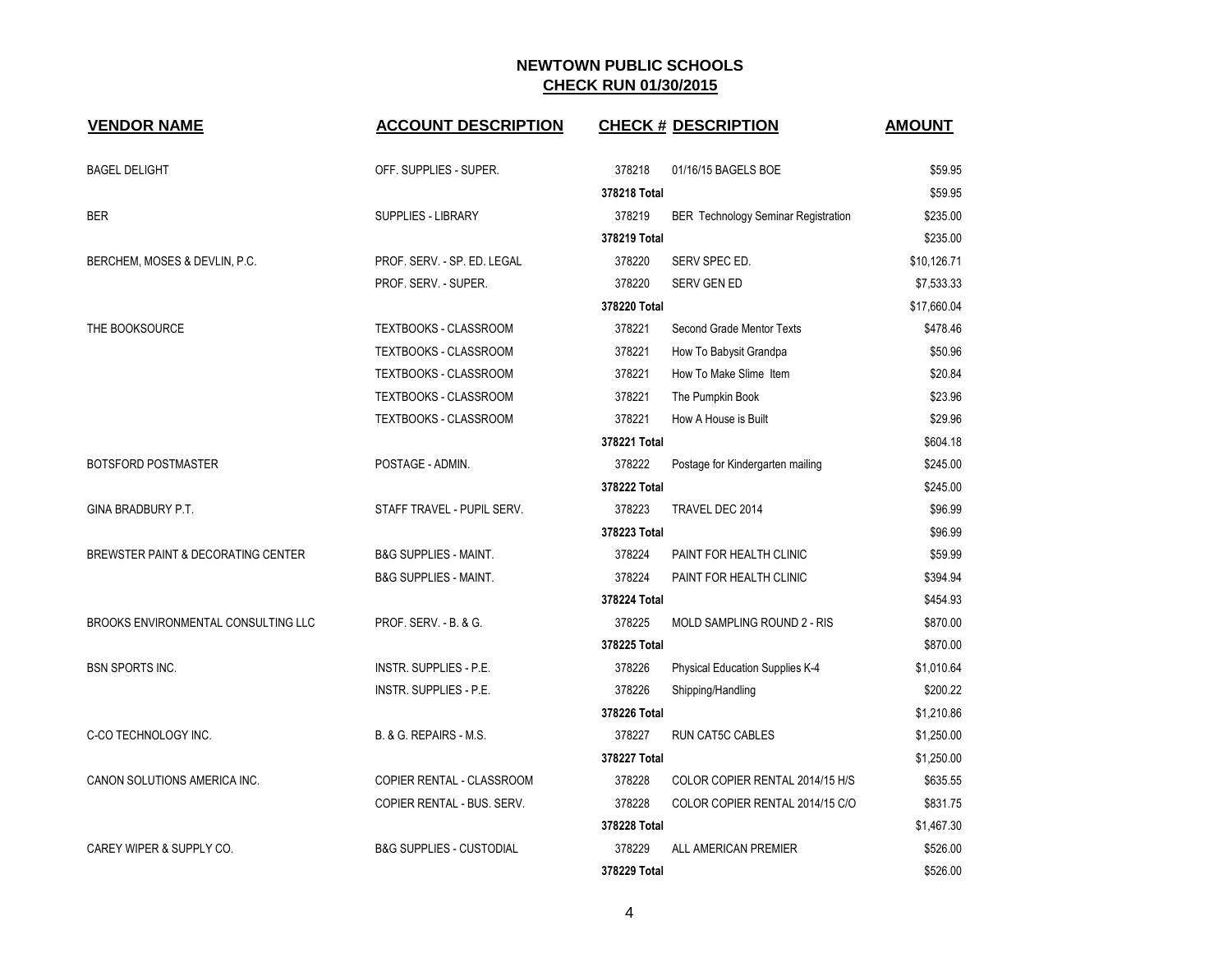| <b>VENDOR NAME</b>                   | <b>ACCOUNT DESCRIPTION</b>      |              | <b>CHECK # DESCRIPTION</b>          | <b>AMOUNT</b> |
|--------------------------------------|---------------------------------|--------------|-------------------------------------|---------------|
| CBS LLC                              | REPAIRS - INFO. TECH.           | 378230       | Epson lamp for Epson 570 V13H010L71 | \$79.00       |
|                                      | REPAIRS - INFO. TECH.           | 378230       | Shipping                            | \$5.00        |
|                                      |                                 | 378230 Total |                                     | \$84.00       |
| DYLLON CHOWDHURY                     | CONTRACTED SERV. - B.O.E.       | 378231       | SERV TAPING BOE MEETING 01/20/15    | \$40.00       |
|                                      |                                 | 378231 Total |                                     | \$40.00       |
| CONN SCHOOL COUNSELOR ASSOC          | MEMBERSHIPS - GUIDANCE          | 378232       | <b>MEMBERSHIP</b>                   | \$25.00       |
|                                      |                                 | 378232 Total |                                     | \$25.00       |
| CONNCASE                             | STAFF TRAIN. - PUPIL SERV.      | 378233       | 2014 LEADERSHIP CONFERENCE          | \$840.00      |
|                                      |                                 | 378233 Total |                                     | \$840.00      |
| <b>CONNECTICUT LIGHT &amp; POWER</b> | ELECTRICITY - RIS.              | 378234       | ELEC 5198446611 LOAN                | \$378.92      |
|                                      |                                 | 378234 Total |                                     | \$378.92      |
| <b>JENNA CONNORS</b>                 | INSTR. SUPPLIES - CLASSROOM     | 378235       | PLANT & SCREENERS                   | \$113.91      |
|                                      |                                 | 378235 Total |                                     | \$113.91      |
| COUNTY ELECTRIC CONSTRUCTION INC.    | B. & G. REPAIRS - H.S.          | 378236       | <b>INSTALL CONDUIT / WIRING</b>     | \$3,365.50    |
|                                      |                                 | 378236 Total |                                     | \$3,365.50    |
| <b>CRABTREE PUBLISHING COMPANY</b>   | <b>TEXTBOOKS - CLASSROOM</b>    | 378237       | Second Grade Mentor Text, Unit 2    | \$75.80       |
|                                      | <b>TEXTBOOKS - CLASSROOM</b>    | 378237       | Shipping and Handling charges       | \$6.06        |
|                                      |                                 | 378237 Total |                                     | \$81.86       |
| SUZANNE D'ERAMO                      | STAFF TRAVEL - B.O.E.           | 378238       | TRAVEL TEACHER CERTIFICATION        | \$20.70       |
|                                      |                                 | 378238 Total |                                     | \$20.70       |
| M.J. DALY, LLC                       | <b>B&amp;G CONTRACTED SERV.</b> | 378239       | <b>QTRLY SPRINKLER INSPECTIONS</b>  | \$849.00      |
|                                      | <b>B&amp;G CONTRACTED SERV.</b> | 378239       | <b>QTRLY SPRINKLER INSPECTIONS</b>  | \$660.00      |
|                                      | <b>B&amp;G CONTRACTED SERV.</b> | 378239       | <b>QTRLY SPRINKLER INSPECTIONS</b>  | \$460.00      |
|                                      |                                 | 378239 Total |                                     | \$1,969.00    |
| NATHALIE DE BRANTES                  | OFF. SUPPLIES - ADMIN.          | 378240       | WATER BOTTLE LABELS NEASL           | \$420.47      |
|                                      |                                 | 378240 Total |                                     | \$420.47      |
| DELL MARKETING L.P.                  | EQUIPMENT - INFO. TECH.         | 378241       | Dell Precision T1700 SFF            | \$1,339.96    |
|                                      |                                 | 378241 Total |                                     | \$1,339.96    |
| <b>EAST RIVER ENERGY INC.</b>        | FUEL OIL - GEN.                 | 378242       | OIL 5037H 267.0 GAL                 | \$826.34      |
|                                      | FUEL OIL - GEN.                 | 378242       | OIL 5037H 433.0 GAL.                | \$1,340.09    |
|                                      | FUEL OIL - H.                   | 378242       | OIL 5037H 2500.1 GAL.               | \$7,737.56    |
|                                      | FUEL OIL - M.G.                 | 378242       | OIL 5037H 4000.0 GAL                | \$12,379.60   |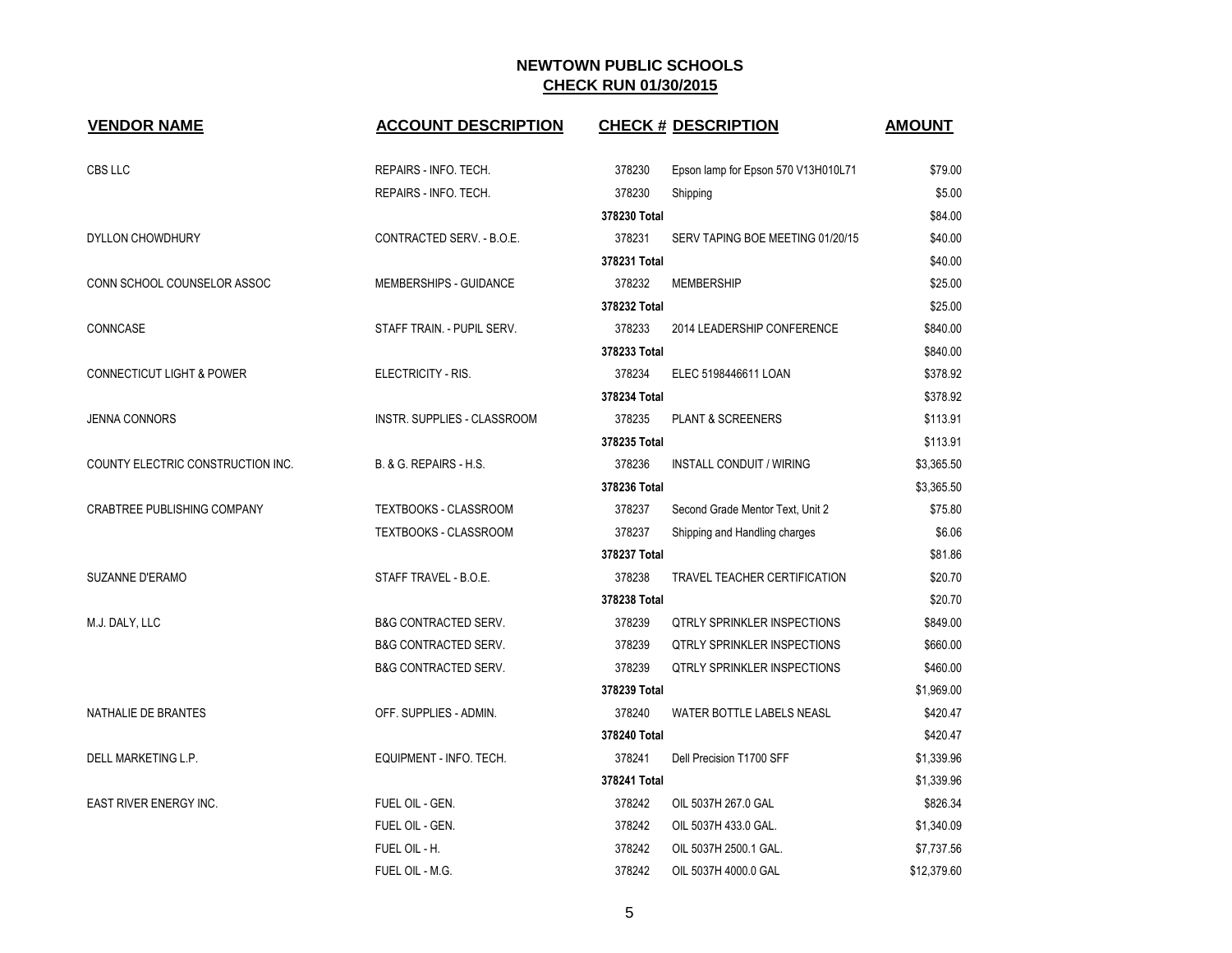| <b>VENDOR NAME</b>             | <b>ACCOUNT DESCRIPTION</b>   |              | <b>CHECK # DESCRIPTION</b>        | <b>AMOUNT</b> |
|--------------------------------|------------------------------|--------------|-----------------------------------|---------------|
|                                |                              |              |                                   |               |
| EAST RIVER ENERGY INC.         | FUEL OIL - M.G.              | 378242       | OIL 5037H 5300.0 GAL              | \$16,402.97   |
|                                | FUEL OIL - HOM.              | 378242       | OIL 5037H 3201.0 GAL              | \$9,906.77    |
|                                | FUEL OIL - HOM.              | 378242       | OIL 5037H 1530.0 GAL              | \$4,735.20    |
|                                | FUEL OIL - M.S.              | 378242       | OIL 5037H 7000.0 GAL              | \$21,664.30   |
|                                | FUEL OIL - M.S.              | 378242       | OIL 5037H 7201.0 GAL              | \$22,286.37   |
|                                | FUEL OIL - M.S.              | 378242       | OIL 5037H 1900.0 GAL              | \$5,880.31    |
|                                |                              | 378242 Total |                                   | \$103,159.51  |
| <b>EASTERN WATER SOLUTIONS</b> | B. & G. REPAIRS - HOM.       | 378243       | PRESSURE TEST WELL SUPPLY LINES   | \$1,485.00    |
|                                |                              | 378243 Total |                                   | \$1,485.00    |
| EDUCATION CONNECTION           | STAFF TRAIN. - CLASSROOM     | 378244       | <b>ODYSSEY WARE LICENSES</b>      | \$699.96      |
|                                |                              | 378244 Total |                                   | \$699.96      |
| EPES SOFTWARE                  | OFF. SUPPLIES - ADMIN.       | 378245       | Web accounting program EPES       | \$159.00      |
|                                |                              | 378245 Total |                                   | \$159.00      |
| DR. JOSEPH V. ERARDI JR.       | STAFF TRAIN. - SUPER.        | 378246       | HOTEL CONF COST                   | \$707.30      |
|                                |                              | 378246 Total |                                   | \$707.30      |
| <b>EXCEL TUTORING LLC</b>      | <b>TUTORS - HOMEBOUND</b>    | 378247       | TUTORING OUTBOUND STUDENTS        | \$2,290.00    |
|                                |                              | 378247 Total |                                   | \$2,290.00    |
| <b>FAIR AUTO SUPPLY</b>        | REPAIRS - MAINT.             | 378248       | MAINT VEHICLE REPAIR PARTS        | \$98.76       |
|                                | <b>REPAIRS - MAINT.</b>      | 378248       | MAINT VEHICLE REPAIR PARTS        | \$77.40       |
|                                | <b>REPAIRS - MAINT.</b>      | 378248       | <b>MAINT VEHICLE REPAIR PARTS</b> | \$149.88      |
|                                |                              | 378248 Total |                                   | \$326.04      |
| KRISTINE M. FEDA               | INSTR. SUPPLIES - CLASSROOM  | 378249       | <b>SCIENCE CONSUMABLES</b>        | \$43.94       |
|                                |                              | 378249 Total |                                   | \$43.94       |
| FOLLETT SCHOOL SOLUTIONS INC.  | SUPPLIES - LIBRARY           | 378250       | <b>FIC/NON FIC books</b>          | \$348.77      |
|                                | <b>SUPPLIES - LIBRARY</b>    | 378250       | A/V titles. Please see attached.  | \$399.62      |
|                                | <b>SUPPLIES - LIBRARY</b>    | 378250       | Cataloging/processing books.      | \$42.65       |
|                                | <b>SUPPLIES - LIBRARY</b>    | 378250       | Cataloging/processing A/V.        | \$2.20        |
|                                |                              | 378250 Total |                                   | \$793.24      |
| <b>FRONTIER</b>                | <b>TELEPHONE &amp; CABLE</b> | 378251       | <b>SERVICES 2014/15</b>           | (\$25.52)     |
|                                | <b>TELEPHONE &amp; CABLE</b> | 378251       | <b>SERVICES 2014/15</b>           | \$709.00      |
|                                |                              | 378251 Total |                                   | \$683.48      |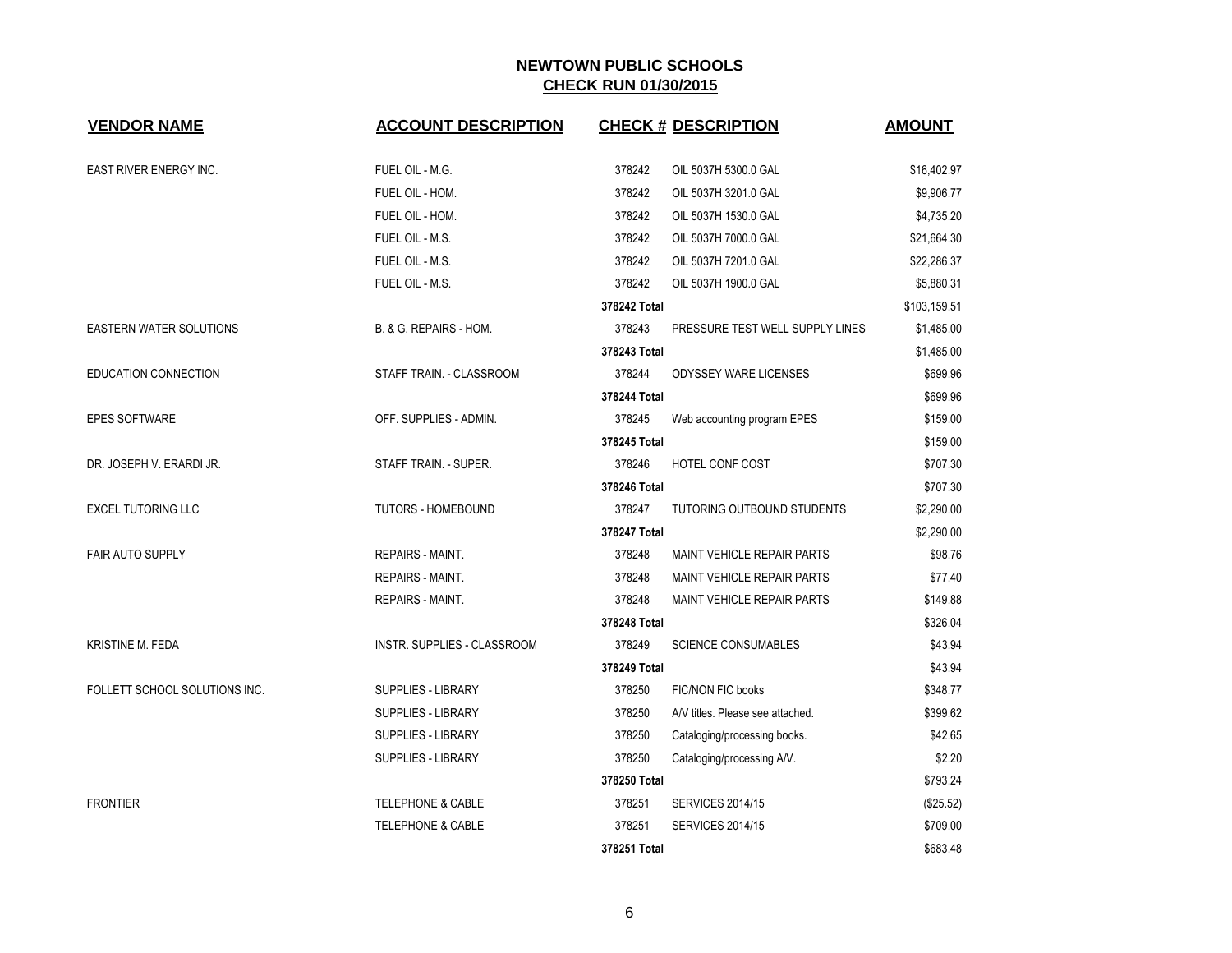| <b>VENDOR NAME</b>                     | <b>ACCOUNT DESCRIPTION</b>       |              | <b>CHECK # DESCRIPTION</b>          | <b>AMOUNT</b> |
|----------------------------------------|----------------------------------|--------------|-------------------------------------|---------------|
| <b>FRONTIER</b>                        | <b>TELEPHONE &amp; CABLE</b>     | 378252       | <b>SERVICES 2014/15</b>             | \$2,276.79    |
|                                        |                                  | 378252 Total |                                     | \$2,276.79    |
| <b>FRONTIER</b>                        | <b>TELEPHONE &amp; CABLE</b>     | 378253       | <b>SERVICES 2014/15</b>             | \$109.68      |
|                                        |                                  | 378253 Total |                                     | \$109.68      |
| <b>BARBARA GASPARINE</b>               | OFF. SUPPLIES - ADMIN.           | 378254       | <b>ADMIN SUPPLIES</b>               | \$117.36      |
|                                        | OFF. SUPPLIES - ADMIN.           | 378254       | <b>POSTAGE</b>                      | \$34.00       |
|                                        |                                  | 378254 Total |                                     | \$151.36      |
| <b>GLOBAL MECHANICAL LLC</b>           | B. & G. REPAIRS - H.S.           | 378255       | PUMP BEARING AND SEAL REBUILDS      | \$3,407.12    |
|                                        |                                  | 378255 Total |                                     | \$3,407.12    |
| GOVCONNECTION, INC.                    | INSTR. SUPPLIES - INFO. TECH.    | 378256       | Headset AVID - AE-9092              | \$792.40      |
|                                        |                                  | 378256 Total |                                     | \$792.40      |
| <b>GRAINGER</b>                        | B. & G. REPAIRS - M.S.           | 378257       | RADIATOR VALVE, CLOCKS              | \$236.48      |
|                                        | B. & G. REPAIRS - M.S.           | 378257       | RADIATOR VALVE, CLOCKS              | \$75.64       |
|                                        | INSTR. SUPPLIES - TECH ED.       | 378257       | <b>SOCKETS</b>                      | \$19.77       |
|                                        |                                  | 378257 Total |                                     | \$331.89      |
| <b>HEATHER HAMILTON</b>                | CONTRACTED SERV. - MUSIC         | 378258       | accompanying @ Morning Winter music | \$150.00      |
|                                        | CONTRACTED SERV. - MUSIC         | 378258       | For accompanying @ Evening Concert  | \$150.00      |
|                                        |                                  | 378258 Total |                                     | \$300.00      |
| HI-TECH MOBILE WASH                    | <b>B&amp;G CONTRACTED SERV.</b>  | 378259       | ANNUAL KITCHEN EXHAUST FAN CLEAN    | \$4,650.00    |
|                                        |                                  | 378259 Total |                                     | \$4,650.00    |
| HOMETOWN TOOL LLC                      | <b>B&amp;G SUPPLIES - MAINT.</b> | 378260       | PROTRACTOR LEVEL, BATTERIES         | \$9.99        |
|                                        | <b>B&amp;G SUPPLIES - MAINT.</b> | 378260       | PROTRACTOR LEVEL, BATTERIES         | \$194.39      |
|                                        | <b>B&amp;G SUPPLIES - MAINT.</b> | 378260       | PROTRACTOR LEVEL, BATTERIES         | \$8.50        |
|                                        |                                  | 378260 Total |                                     | \$212.88      |
| HUETTNER, JENNIFER                     | CONTRACTED SERV. - WORLD LANG.   | 378261       | <b>LATIN EXAMS</b>                  | \$310.00      |
|                                        |                                  | 378261 Total |                                     | \$310.00      |
| THE INSTITUTE OF PROFESSIONAL PRACTICE | PROF. SERV. - PSYCH/MED. EVAL.   | 378262       | PROF. SERV. - PSYCH/MED. EVAL.      | \$9,300.00    |
|                                        |                                  | 378262 Total |                                     | \$9,300.00    |
| <b>INTEGRITY PIANO SERVICE</b>         | <b>REPAIRS - MUSIC</b>           | 378263       | Fine tuning to A-440 standard pitch | \$133.00      |
|                                        |                                  | 378263 Total |                                     | \$133.00      |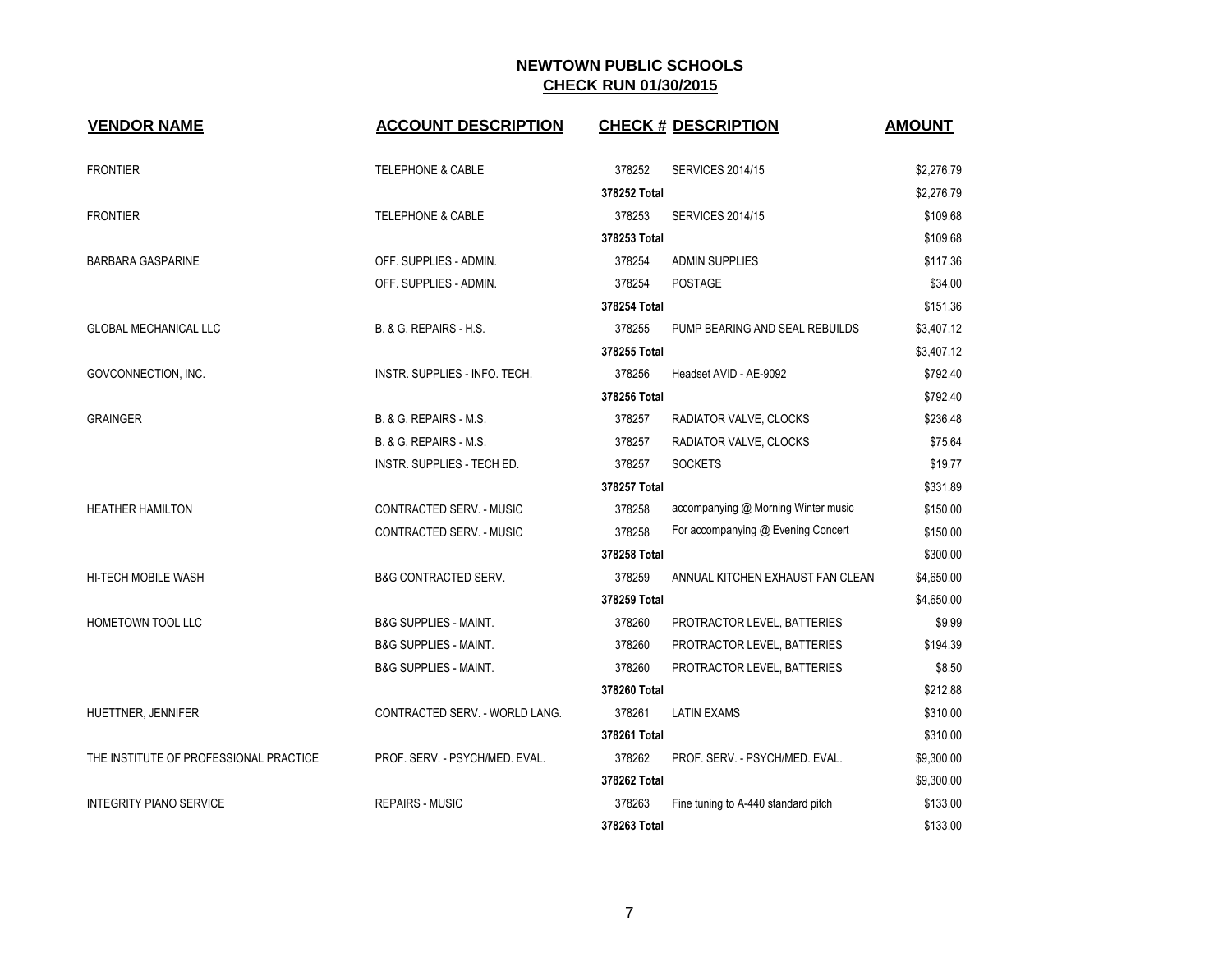| <b>VENDOR NAME</b>                 | <b>ACCOUNT DESCRIPTION</b>       |              | <b>CHECK # DESCRIPTION</b>              | <b>AMOUNT</b> |
|------------------------------------|----------------------------------|--------------|-----------------------------------------|---------------|
| INTERSTATE & LAKELAND LUMBER CORP. | <b>B. &amp; G. REPAIRS - H.</b>  | 378264       | CAFÉ BASEMENT DOOR REPAIRS              | \$132.58      |
|                                    | B. & G. REPAIRS - M.G.           | 378264       | CABINET DOOR REPAIR - MG                | \$57.00       |
|                                    |                                  | 378264 Total |                                         | \$189.58      |
| <b>ITSAVVY LLC</b>                 | INSTR. SUPPLIES - CLASSROOM      | 378265       | Laser Jet Toner Cartridges              | \$193.21      |
|                                    | REPAIRS - INFO. TECH.            | 378265       | Epson ELPLP71 lamp                      | \$62.03       |
|                                    | INSTR. SUPPLIES - COMPUTER ED.   | 378265       | Replacement Projector Bulb for Epson    | \$62.03       |
|                                    | INSTR. SUPPLIES - CLASSROOM      | 378265       | HP 85A Black - original -LaserJet-toner | \$113.74      |
|                                    |                                  | 378265 Total |                                         | \$431.01      |
| KAMCO SUPPLY CORP OF NEW ENGLAND   | B. & G. REPAIRS - M.S.           | 378266       | <b>MIRROR - NMS HEALTH CLINIC</b>       | (\$0.11)      |
|                                    | B. & G. REPAIRS - M.S.           | 378266       | MIRROR - NMS HEALTH CLINIC              | \$100.00      |
|                                    |                                  | 378266 Total |                                         | \$99.89       |
| LEAHY'S FUELS INC.                 | PROPANE & NATURAL GAS - M.G.     | 378267       | PROPANE 56117G 215.5 UNITS              | \$385.75      |
|                                    |                                  | 378267 Total |                                         | \$385.75      |
| <b>LEARNING A-Z</b>                | INSTR. SUPPLIES - SP. ED. PREK-8 | 378268       | <b>RENEWAL RAZ-KIDS</b>                 | \$99.95       |
|                                    |                                  | 378268 Total |                                         | \$99.95       |
| LEARNING A-Z                       | INSTR. SUPPLIES - SP. ED. PREK-8 | 378269       | <b>RENEWAL</b>                          | \$189.90      |
|                                    |                                  | 378269 Total |                                         | \$189.90      |
| <b>KELLY LILLY</b>                 | INSTR. SUPPLIES - SP. ED. PREK-8 | 378270       | V & V PROGRAM KIT BOOKS                 | \$546.30      |
|                                    |                                  | 378270 Total |                                         | \$546.30      |
| MANKA CONSTRUCTION & REMOLDING LLC | B. & G. REPAIRS - H.             | 378271       | REPLACE PUMP PANEL AND PAINT            | \$360.00      |
|                                    | <b>B. &amp; G. REPAIRS - H.</b>  | 378271       | REPLACE PUMP PANEL AND PAINT            | \$400.00      |
|                                    | B. & G. REPAIRS - M.S.           | 378271       | <b>INSTALL CABINETS / PAINT</b>         | \$4,615.00    |
|                                    | B. & G. REPAIRS - M.S.           | 378271       | <b>INSTALL CABINETS / PAINT</b>         | \$210.00      |
|                                    |                                  | 378271 Total |                                         | \$5,585.00    |
| W.B. MASON., INC.                  | OFF. SUPPLIES - BUS. SERV.       | 378272       | <b>SUPPLIES 2014/15</b>                 | \$99.90       |
|                                    | OFF. SUPPLIES - BUS. SERV.       | 378272       | <b>SUPPLIES 2014/15</b>                 | \$215.78      |
|                                    | OFF. SUPPLIES - BUS. SERV.       | 378272       | <b>SUPPLIES 2014/15</b>                 | \$166.59      |
|                                    | OFF. SUPPLIES - BUS. SERV.       | 378272       | <b>SUPPLIES 2014/15</b>                 | \$13.38       |
|                                    | OFF. SUPPLIES - BUS. SERV.       | 378272       | <b>SUPPLIES 2014/15</b>                 | \$3.99        |
|                                    | OFF. SUPPLIES - BUS. SERV.       | 378272       | <b>SUPPLIES 2014/15</b>                 | \$162.77      |
|                                    | INSTR. SUPPLIES - ENGLISH        | 378272       | PENAL407V PENS PURPLE                   | (\$33.44)     |
|                                    | <b>INSTR. SUPPLIES - ENGLISH</b> | 378272       | SWI3745003 LAMINATING POUCHES           | (\$60.56)     |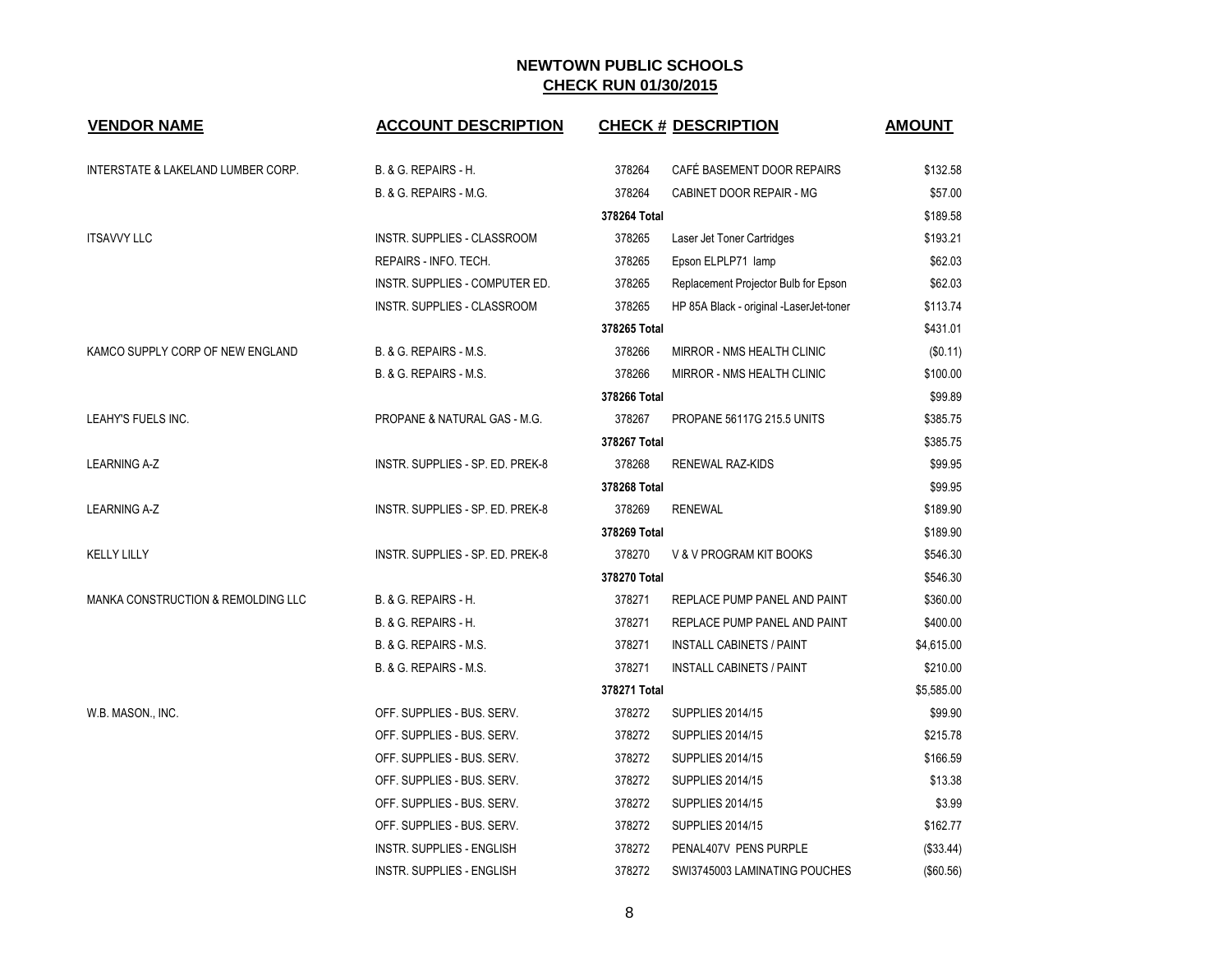| <b>VENDOR NAME</b>         | <b>ACCOUNT DESCRIPTION</b>       |              | <b>CHECK # DESCRIPTION</b>           | <b>AMOUNT</b> |
|----------------------------|----------------------------------|--------------|--------------------------------------|---------------|
| W.B. MASON., INC.          | INSTR. SUPPLIES - ENGLISH        | 378272       | PENAL407V PENS PURPLE                | \$33.44       |
|                            | INSTR. SUPPLIES - ENGLISH        | 378272       | SWI3200715 LAMINATING POUCHES        | \$35.30       |
|                            | INSTR. SUPPLIES - ENGLISH        | 378272       | 5 MIL LAMINATING POUCHES             | \$43.62       |
|                            | INSTR. SUPPLIES - ENGLISH        | 378272       | SWI3745003 LAMINATING POUCHES        | \$60.56       |
|                            | INSTR. SUPPLIES - ENGLISH        | 378272       | MAX190560 HEADSETS                   | \$29.20       |
|                            | INSTR. SUPPLIES - SP. ED. PREK-8 | 378272       | PLEASE ORDER AS PER ATTACHED         | \$606.36      |
|                            | INSTR. SUPPLIES - ENGLISH        | 378272       | SWI 3200599 10 MIL 11 1/2 X 9 -50    | \$46.87       |
|                            | <b>INSTR. SUPPLIES - ENGLISH</b> | 378272       | PIL31187 BOX OF PENS NAVY            | \$18.39       |
|                            | <b>INSTR. SUPPLIES - ENGLISH</b> | 378272       | PIL26071DZ PURPLE PENS               | \$35.00       |
|                            | INSTR. SUPPLIES - ENGLISH        | 378272       | SAF7153BL 17 1/2 X 3 1/8 X 15        | \$29.59       |
|                            | OFF. SUPPLIES - PUPIL SERV.      | 378272       | BLZ16924 CASES WATER                 | \$35.95       |
|                            | INSTR. SUPPLIES - CLASSROOM      | 378272       | Wall racks for Cafeteria literature. | \$32.78       |
|                            |                                  | 378272 Total |                                      | \$1,575.47    |
| <b>MASTRI BUILDERS LLC</b> | B. & G. REPAIRS - RIS.           | 378273       | POWER WASH FRONT ENTRANCE            | \$2,540.00    |
|                            |                                  | 378273 Total |                                      | \$2,540.00    |
| <b>DEVIN MATTE</b>         | CONTRACTED SERV. - B.O.E.        | 378274       | SERV TAPING BOE MEETING 01/20/15     | \$60.00       |
|                            |                                  | 378274 Total |                                      | \$60.00       |
| <b>MENTORING MINDS</b>     | <b>TEXTBOOKS - CLASSROOM</b>     | 378275       | Common Core Standards and Strategies | \$49.90       |
|                            | <b>TEXTBOOKS - CLASSROOM</b>     | 378275       | Common Core Standards and Strategies | \$49.90       |
|                            | TEXTBOOKS - CLASSROOM            | 378275       | Common Core Standards and Strategies | \$49.90       |
|                            | <b>TEXTBOOKS - CLASSROOM</b>     | 378275       | Common Core Standards and Strategies | \$49.90       |
|                            | TEXTBOOKS - CLASSROOM            | 378275       | Common Core Standards and Strategies | \$49.90       |
|                            | TEXTBOOKS - CLASSROOM            | 378275       | Shipping/Handling                    | \$19.95       |
|                            |                                  | 378275 Total |                                      | \$269.45      |
| MOBILE MINI, INC.          | <b>EQUIP RENTAL - SPORTS</b>     | 378276       | RENTAL OF CONTAINERS                 | \$95.00       |
|                            | <b>EQUIP RENTAL - SPORTS</b>     | 378276       | RENTAL OF CONTAINERS                 | \$75.00       |
|                            | EQUIP RENTAL - SPORTS            | 378276       | RENTAL OF CONTAINERS                 | \$75.00       |
|                            |                                  | 378276 Total |                                      | \$245.00      |
| <b>JOANNE MORRIS</b>       | STAFF TRAVEL - BUS. SERV.        | 378277       | TRAVEL TEST COOR. WORKSHOP           | \$44.68       |
|                            |                                  | 378277 Total |                                      | \$44.68       |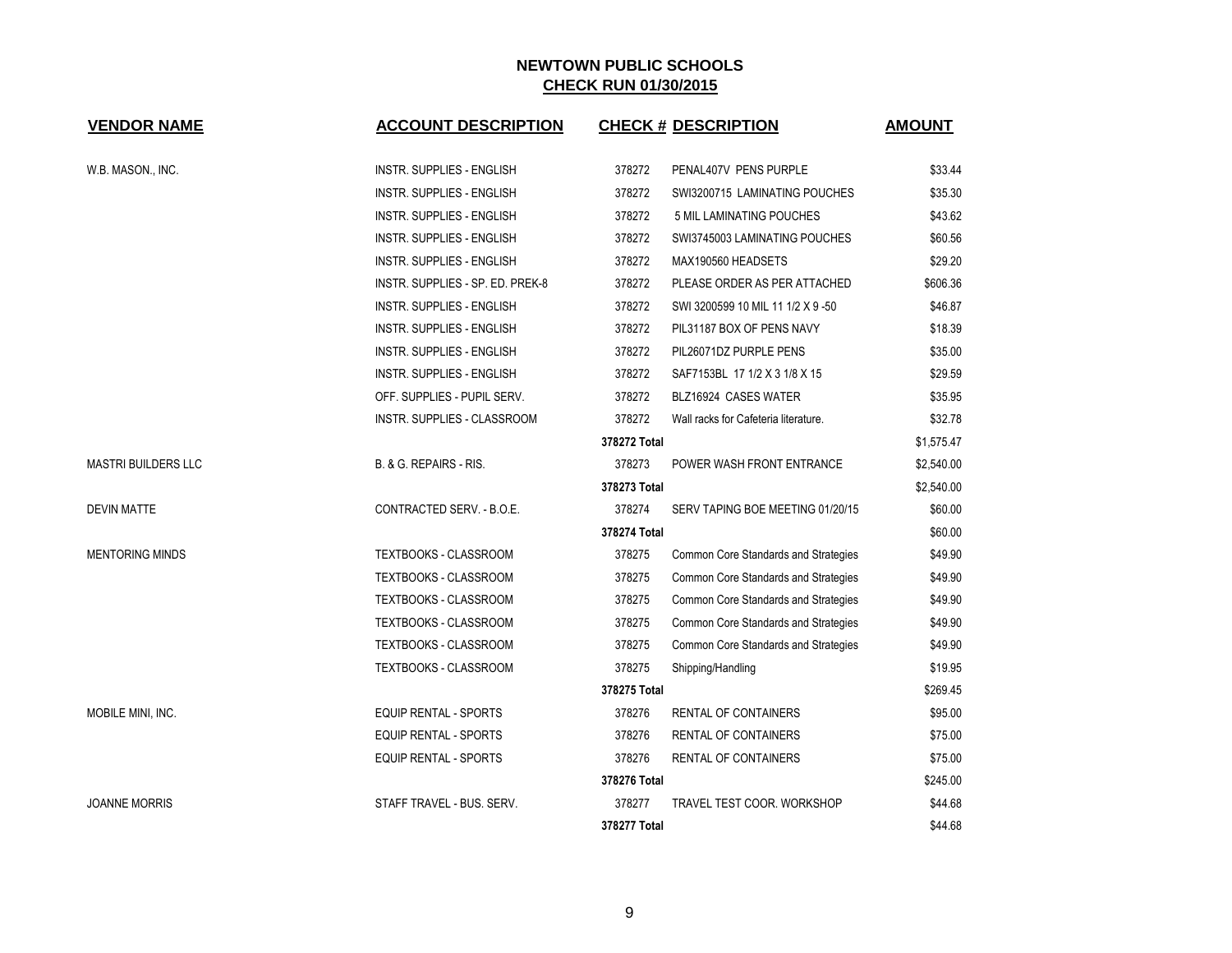| <b>VENDOR NAME</b>            | <b>ACCOUNT DESCRIPTION</b>           |              | <b>CHECK # DESCRIPTION</b>           | <b>AMOUNT</b> |
|-------------------------------|--------------------------------------|--------------|--------------------------------------|---------------|
|                               |                                      |              |                                      |               |
| E. A. MORSE & CO. INC.        | <b>B&amp;G SUPPLIES - CUSTODIAL</b>  | 378278       | WET DRY VAC / BACK PACK VAC          | \$726.00      |
|                               | <b>B&amp;G SUPPLIES - CUSTODIAL</b>  | 378278       | WET DRY VAC / BACK PACK VAC          | \$489.90      |
|                               |                                      | 378278 Total |                                      | \$1,215.90    |
| NAGEL ELECTRIC LLC            | B. & G. REPAIRS - M.S.               | 378279       | LIGHTING REPAIRS - NMS HEALTH CLINIC | \$1,490.39    |
|                               | B. & G. REPAIRS - M.S.               | 378279       | LIGHTING REPAIRS - NMS HEALTH CLINIC | \$4,200.00    |
|                               |                                      | 378279 Total |                                      | \$5,690.39    |
| <b>NCS PEARSON INC.</b>       | INSTR. SUPPLIES - PSYCH.             | 378280       | PLEASE ORDER AS PER ATTACHED         | \$1,192.31    |
|                               |                                      | 378280 Total |                                      | \$1,192.31    |
| JOANNE G. NELSON              | PROF. SERV. - PSYCH/MED. EVAL.       | 378281       | BI-LINGUAL EDUCATIONAL EVALUATION    | \$560.00      |
|                               |                                      | 378281 Total |                                      | \$560.00      |
| NEOPOST NEW ENGLAND           | REPAIRS - BUS. SERV.                 | 378282       | CONTRACT MAINTENANCE FOLDING MAC     | \$1,561.00    |
|                               |                                      | 378282 Total |                                      | \$1,561.00    |
| NEWTOWN BOE CUSTODIAL ACCOUNT | <b>CONTRACTED SERV. - SUPER.</b>     | 378283       | <b>FINGERPRINTS</b>                  | \$735.00      |
|                               | CONTRACTED SERV. - SUPER.            | 378283       | ADMIN RETREAT FOOD                   | \$253.00      |
|                               | CONTRACTED SERV. - SUPER.            | 378283       | AWARDS BREAKFAST                     | \$25.00       |
|                               | STAFF TRAVEL - B.O.E.                | 378283       | <b>CABE REGISTRATION</b>             | \$840.00      |
|                               | OFF./MEETING SUPPLIES - B.O.E.       | 378283       | REIMBURSE EMPLOYEE GIFTS             | \$170.00      |
|                               |                                      | 378283 Total |                                      | \$2,023.00    |
| NEWTOWN CULINARY              | INSTR. SUPPLIES - T.A.P./FLEX        | 378284       | TAP-BROWNIES                         | \$25.00       |
|                               |                                      | 378284 Total |                                      | \$25.00       |
| NEWTOWN HARDWARE              | INSTR. SUPPLIES - SPORTS             | 378285       | STRETCH CORD                         | \$13.14       |
|                               |                                      | 378285 Total |                                      | \$13.14       |
| NEWTOWN HIGH SCHOOL           | <b>VOCATIONAL PLACEMENT STIPENDS</b> | 378286       | <b>VOCATIONAL PLACEMENT STIPENDS</b> | \$1,500.00    |
|                               |                                      | 378286 Total |                                      | \$1,500.00    |
| THE NIXON COMPANY             | <b>REPAIRS - SPORTS</b>              | 378287       | <b>BANNER REPAIRS</b>                | \$2,125.00    |
|                               |                                      | 378287 Total |                                      | \$2,125.00    |
| ON-SITE SHREDDING             | <b>INSTR. SUPPLIES - CLASSROOM</b>   | 378288       | One Tall Console Ticket #34269       | \$26.59       |
|                               |                                      | 378288 Total |                                      | \$26.59       |
| <b>CATHY OSTAR</b>            | CONTRACTED SERV. - T.A.P./FLEX       | 378289       | <b>TAP BOWLING</b>                   | \$102.00      |
|                               |                                      | 378289 Total |                                      | \$102.00      |
| T.R. PAUL INC.                | PENSION PLAN                         | 378290       | <b>PENSION PLAN</b>                  | \$440.00      |
|                               |                                      | 378290 Total |                                      | \$440.00      |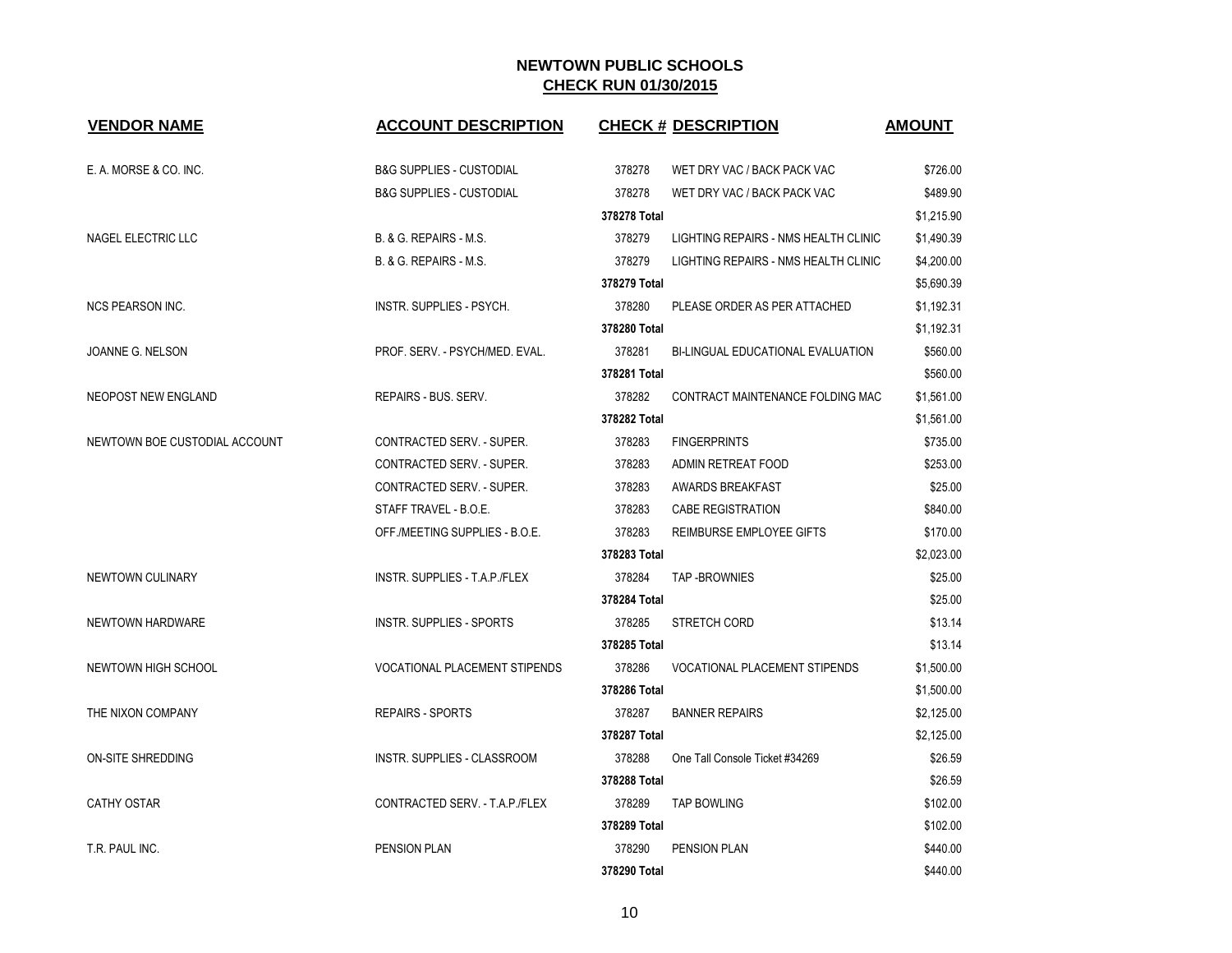| <b>VENDOR NAME</b>               | <b>ACCOUNT DESCRIPTION</b>          |              | <b>CHECK # DESCRIPTION</b>             | <b>AMOUNT</b> |
|----------------------------------|-------------------------------------|--------------|----------------------------------------|---------------|
| PESI HEALTH CARE                 | STAFF TRAIN. - GUIDANCE             | 378291       | <b>Registration for Seminar</b>        | \$189.99      |
|                                  | STAFF TRAIN. - GUIDANCE             | 378291       | Optional self-regulation intervention  | \$26.99       |
|                                  |                                     | 378291 Total |                                        | \$216.98      |
| PETTY CASH - STAR PROGRAM        | INSTR. SUPPLIES - SP. ED. H.S.      | 378292       | PETTY CASH                             | \$287.36      |
|                                  |                                     | 378292 Total |                                        | \$287.36      |
| POSTMASTER NEWTOWN               | POSTAGE - ADMIN.                    | 378293       | Books of Forever Stamps-K Registration | \$450.80      |
|                                  |                                     | 378293 Total |                                        | \$450.80      |
| PRO-ED                           | INSTR. SUPPLIES - SP. ED. PREK-8    | 378294       | PLEASE ORDER AS PER ATTACHED           | \$672.95      |
|                                  | INSTR. SUPPLIES - SP. ED. PREK-8    | 378294       | <b>SHIPPING</b>                        | \$67.30       |
|                                  |                                     | 378294 Total |                                        | \$740.25      |
| <b>QUALITY IMPROVEMENTS LLC</b>  | <b>EMERGENCY REPAIRS - GEN.</b>     | 378295       | ROOF LEAK REPAIRS - MAINT SHOP         | \$819.01      |
|                                  | <b>EMERGENCY REPAIRS - H.</b>       | 378295       | ROOF LEAK REPAIRS - HAWL               | \$1,545.65    |
|                                  | <b>EMERGENCY REPAIRS - M.G.</b>     | 378295       | ROOF LEAK REPAIRS - MG                 | \$581.10      |
|                                  | <b>EMERGENCY REPAIRS - HOM.</b>     | 378295       | ROOF LEAK REPAIRS - HOM                | \$1,439.08    |
|                                  | <b>EMERGENCY REPAIRS - M.S.</b>     | 378295       | ROOF LEAK REPAIRS - NMS                | \$1,824.96    |
|                                  | <b>EMERGENCY REPAIRS - H.S.</b>     | 378295       | ROOF LEAK REPAIRS - NHS                | \$2,439.88    |
|                                  |                                     | 378295 Total |                                        | \$8,649.68    |
| <b>AVIEL RAMIREZ</b>             | <b>B&amp;G SUPPLIES - CUSTODIAL</b> | 378296       | SHOES (50059)                          | \$100.00      |
|                                  |                                     | 378296 Total |                                        | \$100.00      |
| <b>DONALD RAMSEY</b>             | INSTR. SUPPLIES - TECH. ED          | 378297       | <b>TECH ED SUPPLIES</b>                | \$142.80      |
|                                  |                                     | 378297 Total |                                        | \$142.80      |
| RED THREAD SPACES LLC            | B. & G. REPAIRS - M.S.              | 378298       | FLOORING - NMS HEALTH CLINIC           | \$2,210.50    |
|                                  |                                     | 378298 Total |                                        | \$2,210.50    |
| ROYBAL & SONS FIRE EQUIPMENT CO. | B. & G. REPAIRS - RIS.              | 378299       | REPAIR FIRE EXTINGUISHER - RIS         | \$48.00       |
|                                  | <b>B&amp;G CONTRACTED SERV.</b>     | 378299       | FIRE SUPPRESSION SYSTEM INSPECT        | \$154.40      |
|                                  | <b>B&amp;G CONTRACTED SERV.</b>     | 378299       | FIRE SUPPRESSION SYSTEM INSPECT - D    | \$151.20      |
|                                  | <b>B&amp;G CONTRACTED SERV.</b>     | 378299       | FIRE SUPPRESSION SYSTEM INSPECT - D    | \$173.60      |
|                                  | <b>B&amp;G CONTRACTED SERV.</b>     | 378299       | FIRE SUPPRESSION SYSTEM INSPECT - D    | \$388.00      |
|                                  | <b>B&amp;G CONTRACTED SERV.</b>     | 378299       | FIRE SUPPRESSION SYSTEM INSPECT - D    | \$325.00      |
|                                  | <b>B&amp;G CONTRACTED SERV.</b>     | 378299       | FIRE SUPPRESSION SYSTEM INSPECT - D    | \$162.40      |
|                                  | <b>B&amp;G CONTRACTED SERV.</b>     | 378299       | FIRE SUPPRESSION SYSTEM INSPECT - D    | \$1,615.32    |
|                                  | <b>B&amp;G CONTRACTED SERV.</b>     | 378299       | FIRE SUPPRESSION SYSTEM INSPECT - D    | \$345.00      |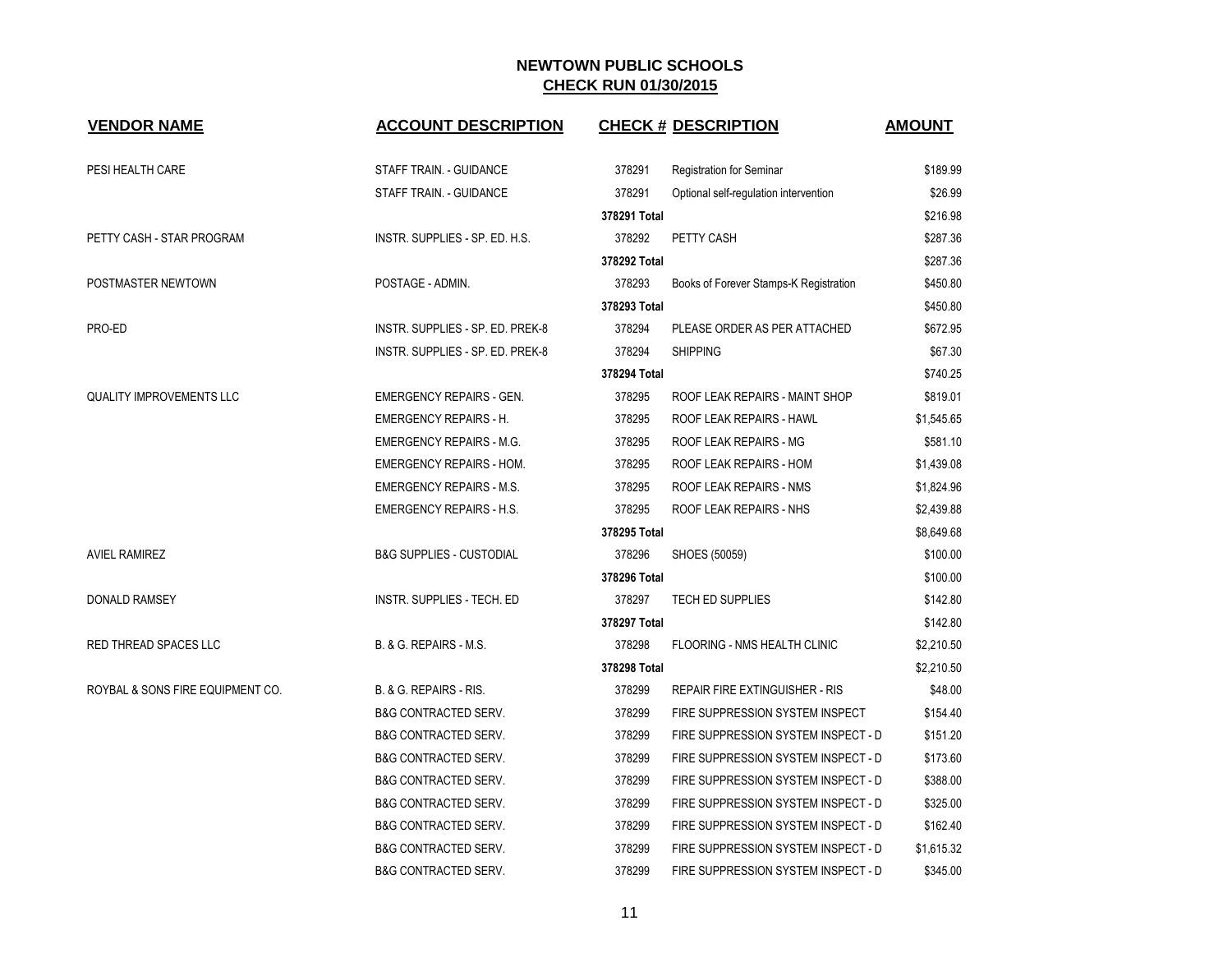| <b>VENDOR NAME</b>                | <b>ACCOUNT DESCRIPTION</b>          |              | <b>CHECK # DESCRIPTION</b>         | <b>AMOUNT</b> |
|-----------------------------------|-------------------------------------|--------------|------------------------------------|---------------|
| ROYBAL & SONS FIRE EQUIPMENT CO.  | <b>B&amp;G CONTRACTED SERV.</b>     | 378299       | FIRE EXT SEMI ANNUAL SVC           | \$526.55      |
|                                   | <b>B&amp;G CONTRACTED SERV.</b>     | 378299       | FIRE EXT SEMI ANNUAL SVC           | \$241.60      |
|                                   | <b>B&amp;G CONTRACTED SERV.</b>     | 378299       | FIRE EXT SEMI ANNUAL SVC           | \$138.92      |
|                                   | <b>B&amp;G CONTRACTED SERV.</b>     | 378299       | FIRE EXT SEMI ANNUAL SVC           | \$108.72      |
|                                   | <b>B&amp;G CONTRACTED SERV.</b>     | 378299       | FIRE EXT SEMI ANNUAL SVC           | \$132.88      |
|                                   | <b>B&amp;G CONTRACTED SERV.</b>     | 378299       | FIRE EXT SEMI ANNUAL SVC           | \$223.48      |
|                                   | <b>B&amp;G CONTRACTED SERV.</b>     | 378299       | FIRE EXT SEMI ANNUAL SVC           | \$162.76      |
|                                   |                                     | 378299 Total |                                    | \$4,897.83    |
| <b>ANTHONY SALARIS</b>            | CONTRACTED SERV. - B.O.E.           | 378300       | SERV TAPING BOE MEETING 01/20/15   | \$40.00       |
|                                   |                                     | 378300 Total |                                    | \$40.00       |
| <b>SCANTRON CORPORATION</b>       | INSTR. SUPPLIES - SOC. STUDIES      | 378301       | 2,000 - 4 pkg 19641 Answer Sheet B | \$171.00      |
|                                   | INSTR. SUPPLIES - SOC. STUDIES      | 378301       | shipping                           | \$12.85       |
|                                   |                                     | 378301 Total |                                    | \$183.85      |
| SCHOOL OUTFITTERS LLC             | <b>INSTR. SUPPLIES - ENGLISH</b>    | 378302       | SAN-TA11-361830 Transport Series   | \$308.92      |
|                                   | <b>INSTR. SUPPLIES - ENGLISH</b>    | 378302       | Shipping Via -A.Duie Pyle, Inc.    | \$100.10      |
|                                   |                                     | 378302 Total |                                    | \$409.02      |
| SHAR PRODUCTS CO.                 | <b>REPAIRS - MUSIC</b>              | 378303       | Red label strings 4/4 set - 2995   | \$40.35       |
|                                   | <b>REPAIRS - MUSIC</b>              | 378303       | Red label strings 3/4 set - 2995   | \$40.35       |
|                                   | <b>REPAIRS - MUSIC</b>              | 378303       | 1/2 Violin red label E - 299E      | \$3.30        |
|                                   | <b>REPAIRS - MUSIC</b>              | 378303       | 1/2 Violin red label D - 301D      | \$7.90        |
|                                   | <b>REPAIRS - MUSIC</b>              | 378303       | 12 Viola red label set - 303S      | \$21.00       |
|                                   | <b>REPAIRS - MUSIC</b>              | 378303       | 13 Viola red label D - 304D        | \$11.30       |
|                                   |                                     | 378303 Total |                                    | \$124.20      |
| <b>WAYNE SHERWOOD</b>             | <b>B&amp;G SUPPLIES - CUSTODIAL</b> | 378304       | SHOES (50059)                      | \$99.98       |
|                                   |                                     | 378304 Total |                                    | \$99.98       |
| <b>JAMES SONNE</b>                | CONTRACTED SERV. - B.O.E.           | 378305       | SERV TAPING BOE MEETING 01/20/15   | \$40.00       |
|                                   |                                     | 378305 Total |                                    | \$40.00       |
| SOUTHERN CT SCIENCE & ENGINEERING | STAFF TRAIN. - CLASSROOM            | 378306       | <b>REGISTRATION FEE</b>            | \$560.00      |
|                                   |                                     | 378306 Total |                                    | \$560.00      |
| STAPLES ADVANTAGE                 | INSTR. SUPPLIES - INFO. TECH.       | 378307       | Supplies for Tech, DVDs            | \$12.99       |
|                                   | INSTR. SUPPLIES - INFO. TECH.       | 378307       | Supplies for Tech, DVDs            | \$15.88       |
|                                   |                                     | 378307 Total |                                    | \$28.87       |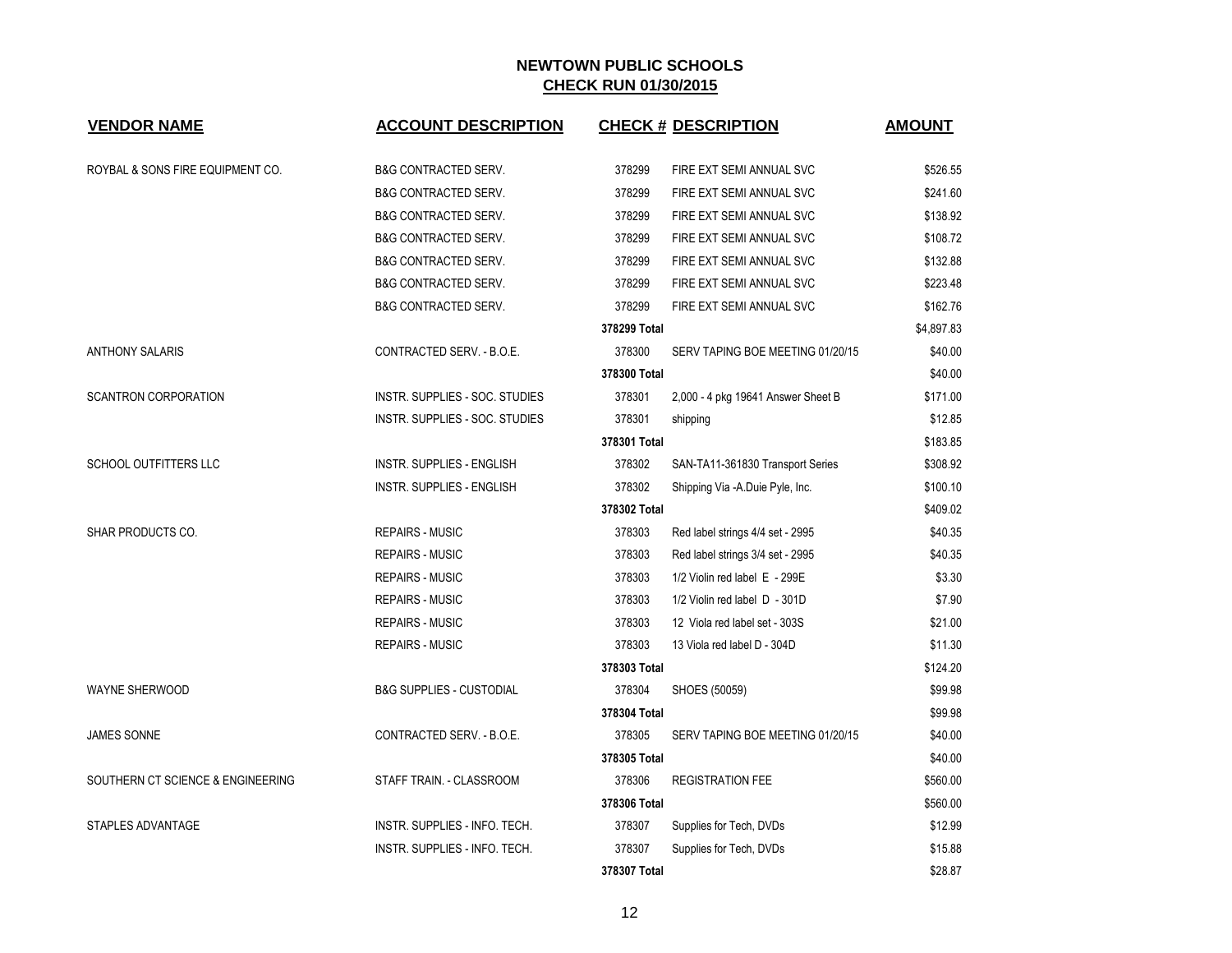| <b>VENDOR NAME</b>         | <b>ACCOUNT DESCRIPTION</b>       |              | <b>CHECK # DESCRIPTION</b>               | <b>AMOUNT</b> |
|----------------------------|----------------------------------|--------------|------------------------------------------|---------------|
| SUBURBAN STATIONERS INC.   | OFF. SUPPLIES - ADMIN.           | 378308       | U.S. Stamp & Sign Micro                  | \$18.18       |
|                            |                                  | 378308 Total |                                          | \$18.18       |
| TAX COLLECTOR NEWTOWN      | WATER - RIS.                     | 378309       | WATER BILL RIS 2ND QTR. 186,200 GAL.     | \$1,739.26    |
|                            |                                  | 378309 Total |                                          | \$1,739.26    |
| TAX COLLECTOR NEWTOWN      | SEWER OPERATION & MAINT.         | 378310       | RIS SEWER BILL 2ND QTR.                  | \$1,397.62    |
|                            |                                  | 378310 Total |                                          | \$1,397.62    |
| <b>TEACHER'S DISCOVERY</b> | INSTR. SUPPLIES - SOC. STUDIES   | 378311       | 2 SETS OF: THE BILL OF RIGHTS            | \$59.90       |
|                            | INSTR. SUPPLIES - SOC. STUDIES   | 378311       | <b>SHIPPING</b>                          | \$9.50        |
|                            |                                  | 378311 Total |                                          | \$69.40       |
| <b>COLLIN TOD</b>          | CONTRACTED SERV. - B.O.E.        | 378312       | SERV TAPING BOE MEETING 01/20/15         | \$40.00       |
|                            |                                  | 378312 Total |                                          | \$40.00       |
| TOM'S SERVICE LLC          | <b>REPAIRS - CAFETERIA</b>       | 378313       | REPAIR CLEVELAND STEAMER                 | \$357.00      |
|                            | <b>REPAIRS - CAFETERIA</b>       | 378313       | <b>REPAIR WARMER</b>                     | \$96.50       |
|                            |                                  | 378313 Total |                                          | \$453.50      |
| <b>TOOLS PLUS</b>          | <b>B&amp;G SUPPLIES - MAINT.</b> | 378314       | <b>STANLEY MULTI-TOOL</b>                | \$179.07      |
|                            |                                  | 378314 Total |                                          | \$179.07      |
| <b>TORRCO</b>              | <b>B. &amp; G. REPAIRS - H.</b>  | 378315       | <b>HEATING REPAIRS - 21 BLDG. HAWL</b>   | \$514.80      |
|                            | B. & G. REPAIRS - M.S.           | 378315       | <b>RADIATOR REPAIRS - NMS</b>            | \$385.80      |
|                            | B. & G. REPAIRS - M.S.           | 378315       | <b>RADIATOR REPAIRS - NMS</b>            | \$22.20       |
|                            |                                  | 378315 Total |                                          | \$922.80      |
| MARISOL TROCHE, MS.ED.LPC  | PROF. SERV. - PSYCH/MED. EVAL.   | 378316       | PROF. SERV. - PSYCH/MED. EVAL.           | \$375.00      |
|                            |                                  | 378316 Total |                                          | \$375.00      |
| UNITED RENTALS             | <b>EQUIP RENTAL - B&amp;G</b>    | 378317       | SCISSOR LIFT RENTAL - HAWL / SH          | \$555.91      |
|                            | <b>EQUIP RENTAL - B&amp;G</b>    | 378317       | SCISSOR LIFT RENTAL - HAWL / SH          | \$557.50      |
|                            |                                  | 378317 Total |                                          | \$1,113.41    |
| USPS-HASLER (C/O)          | POSTAGE - BUS. SERV.             | 378318       | POSTAGE FOR METER C/O 2014/15            | \$1,000.00    |
|                            |                                  | 378318 Total |                                          | \$1,000.00    |
| THE VIDEO REPAIRHOUSE      | <b>REPAIRS - LIBRARY</b>         | 378319       | Re-solder output jack on Sony DVD player | \$15.00       |
|                            |                                  | 378319 Total |                                          | \$15.00       |
| <b>WAYPOINT ACADEMY</b>    | TUITION - OUT-OF-DISTRICT        | 378320       | TUITION - OUT-OF-DISTRICT                | \$6,650.00    |
|                            |                                  | 378320 Total |                                          | \$6,650.00    |